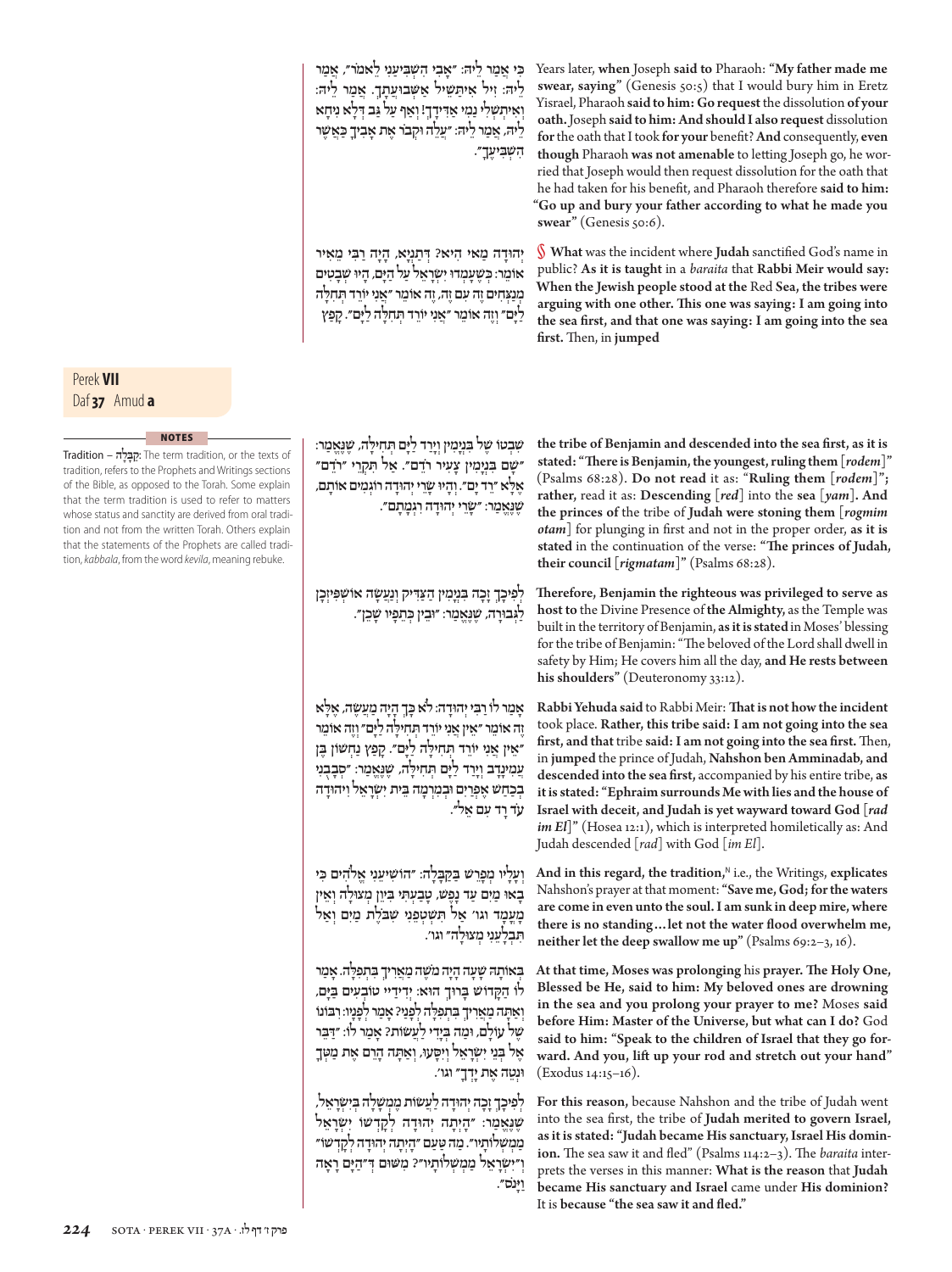**ַּתְנָיא, ַרִּבי ֱאִל ֶיעֶזר ֶּבן ַיֲעקֹב ֵאוֹמר: ִאי ּכָבר ֶנֱאַמר ֶא ְפָׁשר ַלוֹמר ֵלִוי ְלַמ ָּטה, ֶׁשְ ְ״לַמ ְעָלה״, ְו ִאי ֶא ְפָׁשר ַלוֹמר ְ״לַמ ְעָלה״, ּכָברֶנֱאַמר ְ״לַמ ָּטה״. ֶׁשְ**

**ּכ ַיצד? ִז ְקֵני ְכ ּהוָּנה ּו ְלִוָיּה ְלַמ ָּטה, ָהא ֵ ּכל ְוַהְּׁשָאר ְלַמ ְעָלה; ַרִּבי יֹ ׁ ִאשָיּה ֵאוֹמר: ָ ָהָר ּאוי ְל ָׁשֵרת – ְלַמ ָּטה, ְוַהְּׁשָאר ְלַמ ְעָלה.**

**ַרִּבי ֵאוֹמר: ֵא ּלּו ְוֵא ּלּו ְלַמ ָּטה ֵהן ְעוֹמִדים. ּכַלֵּפי ַהר ְּגִר ִיזים – ּוָפ ְת ּחו ָה ְפ ּכו ְּפֵנ ֶיהם ְ ּכַלֵּפי ַהרֵע ָיבל – ּוָפ ְת ּחו ִּב ְקָלָלה. ִּב ְבָרָכה, ְ ַמאי ַ״על״? ַ״על״ – ְּבָס ּמו ְך,**

**ּכְדַתְנָיא: ְ״וָנַת ָּת ַעל ַה ַּמֲעֶרֶכת ְל ָבוֹנה ִ ּכה״ – ַרִּבי ֵאוֹמר: ַ״על״ – ְּבָס ּמו ְך. ַא ָּתה ַזָ ּלא ַ״על״ ֵאוֹמר: ַ״על״ ְּבָס ּמו ְך, אוֹ ֵאינוֹ ֶאָ ּכֶׁש ּהוא ֵאוֹמר: ְ״וַס ּכָֹת ַעל ָהָארֹן״, ַמ ָּמׁש? ְ ֱהֵוי ֵאוֹמר: ַ״על״ – ְּבָס ּמו ְך.**

**ּכַל ֵּפי ַהר ְּגִר ִיזים ּוָפ ְת ּחו ָ״ה ְפ ּכו ְּפֵנ ֶיהם ְ ִּב ְבָרָכה״ כו'. ָּת ּנוַרָּבַנן: ָּב ּרו ְך ִּב ְכָלל ָּב ּרו ְך ִּב ְפָרט, ָא ּרור ִּב ְכָלל ָא ּרור ִּב ְפָרט. ִל ְלמוֹד ּוְלַל ֵּמד ִל ׁ ְשמוֹרְוַלֲע ׂשוֹת – ֲהֵרי**

§ The Gemara returns to discussing the blessing and curses. It is **taught** in a *baraita* (*Toseft a* Ƭ:ƭ) that**Rabbi Eliezer ben Ya'akov says:**  It is impossible to say that the tribe of Levi stood below,<sup>N</sup> between the two mountains, **as it is already stated** that they were **above,** in the verse: "These shall stand on Mount Gerizim to bless the people when you have passed over the Jordan: Simeon and Levi and Judah" (Deuteronomy 27:12). And it is impossible to say that they stood **above** on the mountain **because it is already stated:** "And all of Israel, and their elders and officers, and their judges, stood on this side of the Ark and on that side before the priests the Levites" (Joshua 8:33). This shows that the Levites stood below, between the mountains, with the Ark.

**How** is **this** possible? Only **the Elders of the priesthood and the Levites** stood **below, and the rest** of the Levites stood **above** on the mountain. **Rabbi Yoshiya says: Any** Levite **who was fi t to serve** in the Temple stood **below,** between the mountains, **and the rest** of the tribe, who were too young or too old to serve in the Temple, stood **above** on the mountain.

**Rabbi** Yehuda HaNasi **says: Both** the Levites **and** the Israelites were standing below. They turned to face Mount Gerizim and **opened with a blessing,** and then they turned **toward Mount Ebal**  and opened with a curse. Therefore, what is the meaning of the verse: "These shall stand on [al] Mount Gerizim to bless the people" (Deuteronomy 27:12)? "Al" means adjacent to the mountain but not actually on the mountain itself.

**As it is taught** in a *baraita* that discusses the shewbread: **"And you**  shall put pure frankincense on  $\lceil a \rceil$  each row" (Leviticus 24:7). **Rabbi** Yehuda HaNasi **says: "***Al***"** in this instance means **adjacent to.**  Do **you say** that**"***al***"** means **adjacent to, or** perhaps it carries **only** its **literal** meaning of **"on"? When it says** in the verse: **"And you shall screen the Ark** [*al haAron*] with the curtain" (Exodus 40:3), the word "*al*" cannot mean on, as the curtain that separated the Sanctuary and the Holy of Holies was not placed on top of the Ark, but near it. Th erefore, **you must say** that**"***al***"** means **adjacent to.**

§ It is stated in the mishna: **Th ey turned to face Mount Gerizim and opened with a blessing:** Blessed be the man who does not make a graven or molten image (see Deuteronomy 27:15), and these people and those people, i.e., the two groups standing on either mountain, answered: Amen. Then they turned to face Mount Ebal and opened with the curse: "Cursed be the man who makes a graven or molten image" (Deuteronomy  $27:15$ ), and these people and those people answered: Amen. The Sages taught (Tosefta 8:10): The blessings and curses include a general blessing for one who fulfills the entire Torah, and **a particular blessing** for each individual statement mentioned in the blessings and curses. Likewise, there is **a general curse** for one who does not fulfill the entire Torah and a particular curse for each individual statement. And for each of the blessings and curses there is a mitzva to learn and to teach, and to keep and to perform.<sup>N</sup> **Consequently,** 

## **NOTES**

 Levi stood below – **טהָּ מַלְ ויִלֵ**: *Tosafot* quote an opinion found in the Jerusalem Talmud that like all the other tribes, the entire tribe of Levi stood at the top of the mountain. When the book of Joshua states that "the priests, the Levites" were standing near the Ark, it refers specifically to the priests, who are referred to in many places as the Levites.

 To keep and to perform – **שוֹתׂ עֲלַוְשמוֹרְ ׁ לִ** : Usually the term to keep means to be careful not to violate prohibitions, and to perform means to fulfill positive mitzvot. The Maharsha explains, based on the calculations stated in the continuation of the Gemara, that that cannot be the meaning here. He therefore explains the term

to keep as referring to studying Mishna, in accordance with the Sages' interpretation of the term. In other words, one must strive not only to study the Torah, but also to remember it, or to keep it, through the study of Mishna. In *Iyyun Ya'akov* this expression is interpreted according to the Gemara in tractate *Eiruvin* (96a), which states concerning a similar phrase that when it is stated with regard to a positive mitzva, it is itself considered a positive mitzva, and when it is stated with regard to a prohibition, it is likewise considered a prohibition. Accordingly, to keep the mitzvot means to be extra careful and exacting in fulfilling the mitzvot, whether negative or positive.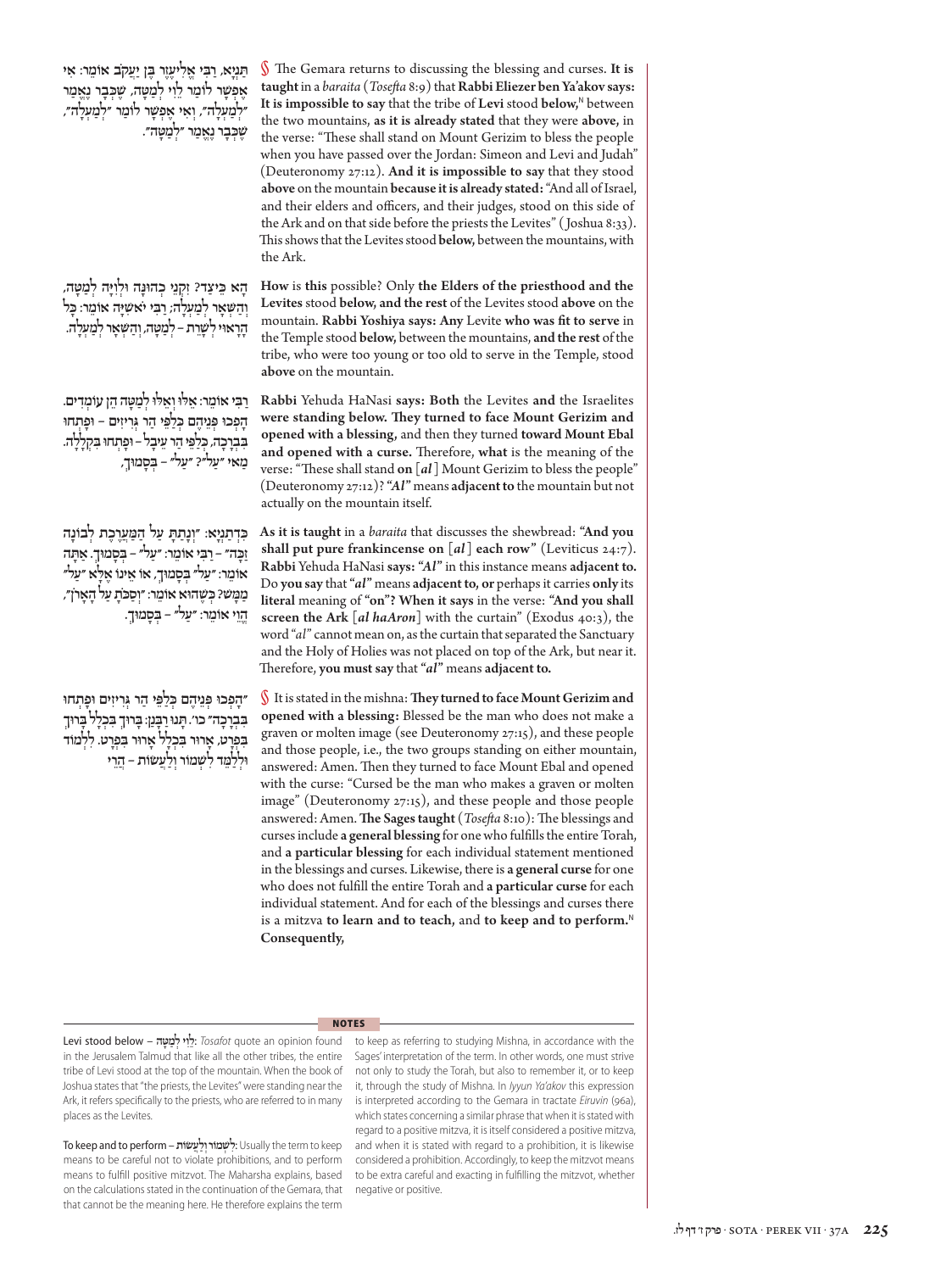| אַרְבַּע. אַרְבַּע וְאַרְבַּע הֲרֵי שְׁמוֹנֶה. שְׁמוֹנֶה<br>וּשְׁמוֹנֶה הֲרֵי שֵׁשׁ עֶשְׂרֵה. וְכֵן בִּסִינַי, וְכֵן בִּעַרְבוֹת<br>מוֹאָב, שֶׁנֶאֱמַר: ״אֵלֶה דִּבְרֵי הַבְּרִית אֲשֶׁר צִוָּה<br>ה׳ אֶת מֹשֶׁה״ וּגו׳, וּכְתִיב: ״וּשְׁמַרְתֶּם אֶת דִּבְרֵי<br>הַבְּרִית הַזֹּאת״ וגו׳. נִמְצָא אַרְבָּעִים וּשְׁמוֹנֶה<br>בִּרִיתוֹת עַל כָּל מְצְוָה וּמְצְוָה.                                                                       | every mitzva contains four aspects. Four general aspects and<br>four specific aspects add up to eight. Eight blessings and eight <sup>N</sup><br>curses add up to sixteen. And so too at Mount Sinai, and so<br>too at the plains of Moab, as it is stated: "These are the<br>words of the covenant that the Lord commanded Moses to<br>make with the children of Israel in the land of Moab, besides<br>the covenant that He made with them in Horeb" (Deuter-<br>onomy 28:69). And it is written: "Observe therefore the<br>words of this covenant" (Deuteronomy 29:8). It follows<br>that between the three events where sixteen covenants were<br>made, God established forty-eight covenants for each and<br>every mitzva.                                                                                            |
|--------------------------------------------------------------------------------------------------------------------------------------------------------------------------------------------------------------------------------------------------------------------------------------------------------------------------------------------------------------------------------------------------------------------------------------------|----------------------------------------------------------------------------------------------------------------------------------------------------------------------------------------------------------------------------------------------------------------------------------------------------------------------------------------------------------------------------------------------------------------------------------------------------------------------------------------------------------------------------------------------------------------------------------------------------------------------------------------------------------------------------------------------------------------------------------------------------------------------------------------------------------------------------|
| רַבִּי שִׁמְעוֹן מוֹצִיא הַר גְּרִיזִים וְהַר עֵיבָל, וּמַכְנִים<br>אֹהֶל מוֹעֵד שֶׁבַּמִּדְבָּר.                                                                                                                                                                                                                                                                                                                                          | Rabbi Shimon excludes Mount Gerizim and Mount Ebal<br>from this list because only some of the mitzvot were mentioned<br>there, and he includes instead the covenant at the Tent of<br>Meeting in the desert.                                                                                                                                                                                                                                                                                                                                                                                                                                                                                                                                                                                                               |
| ּוּבִפְלוּגְתָא דְּהָנֵי תַּנָּאֵי; דְּתַנְיָא, רַבִּי יִשְׁמֲעֵאל<br>אוֹמֵר: כְּלָלוֹת נָאֶמְרוּ בְּסִינַי וּפְרָטוֹת בְּאֹהֶל<br>מוֹעֵד; רַבִּי עֲקִיבָא אוֹמֵר: כִּלַלוֹת וּפִרָטוֹת<br>נֶאֶמְרוּ בְּסִינַי, וְנִשְׁנוּ בְּאֹהֶל מוֹעֵד, וְנִשְׁתַּלְשׁוּ<br>בִעַרְבוֹת מוֹאֵב,                                                                                                                                                         | The Gemara explains: And it is in the dispute between these<br>tanna'im that they disagree, as it is taught in a baraita (Tosefta<br>8:11): Rabbi Yishmael says: General statements were said at<br>Sinai, i.e., Moses received general mitzvot at Sinai, including<br>the Ten Commandments. And the details of the mitzvot were<br>explained to Moses at a later time in the Tent of Meeting.<br>Rabbi Akiva says: Both general statements and the details of<br>mitzvot were said at Sinai, and later repeated in the Tent of<br>Meeting, and reiterated a third time by Moses to the Jewish<br>people in the plains of Moab. Rabbi Shimon holds in accor-<br>dance with his teacher, Rabbi Akiva, and counts Mount Sinai<br>and the Tent of Meeting Tent as two distinct places where all<br>of the mitzvot were given. |
| וְאֵין לְךָ כָּל דְּבַר מִצְנָה וּמִצְנָה שֶׁכְּתוּבָה בַּתּוֹרָה,<br>.<br>שלא נכרתו עליה אַרְבָּעִים וּשְׁמֹנֶה בִּרִיתוֹת.                                                                                                                                                                                                                                                                                                               | The baraita concludes: And there is no mitzva written<br>in the Torah for which forty-eight covenants were not<br>established.                                                                                                                                                                                                                                                                                                                                                                                                                                                                                                                                                                                                                                                                                             |
| רַבִּי שִׁמְעוֹן בֶּן יְהוּדָה אִישׁ כְּפַר עַכּוֹ אָמַר מִשּׁוּם<br>רַבִּי שִׁמְעוֹן: אֵין לְךָ מִצְוָה וּמִצְוָה שֶׁכְּתוּבָה<br>בַּתּוֹרָה, שֶׁלֹּא נִכְרְתוּ עָלֶיהָ אַרְבָּעִים וּשְׁמֹנֶה<br>בְּרִיתוֹת שֵׁל שֵׁשׁ מֵאוֹת אֵלֵף וּשְׁלֹשֵׁת אֲלַפִּים<br>וַחֲמֵשׁ מֵאוֹת וַחֲמִשִּׁים.                                                                                                                                               | Rabbi Shimon ben Yehuda Ish Kefar Akko said in the name<br>of Rabbi Shimon: There is no mitzva written in the Torah<br>for which forty-eight covenants were not established 603,550<br>times, corresponding to the population of the Jewish people<br>in the desert. This is because each member of the Jewish people<br>received the covenant both for himself and as a guarantor for<br>the rest of the Jewish people.                                                                                                                                                                                                                                                                                                                                                                                                   |
| אָמַר וַבִּי: לְדִבְרֵי וַבִּי שְׁמְעוֹן בֵּן יְהוּדָה אִישׁ<br>כִּפַר עַכּוֹ, שֵׁאֲמַר מִשּׁוּם רַבִּי שְׁמְעָוֹן: אֵין לְךָ<br>כַּל מִצְוָה וּמִצְוָה שָׁבַּתּוֹרָה, שָׁלֹּא נִכְרְתוּ עַלֵיהַ<br>אַרִבָּעִים וּשְׁמֹנֶה בְּרִיתוֹת שֶׁל שֵׁשׁ מֵאוֹת אֶלֶף<br>וּשְׁלֹשֶׁת אֲלַפִּים וַחֲמֵשׁ מֵאוֹת וַחֲמִשִּׁים. נִמְצָא<br>לְכַל אֶחֲד וְאֶחֲד מִיְשְׂרָאֵל שֵׁשׁ מֵאוֹת אֶלֶף<br>וֹשִׁלֹשֵׁת אֲלַפִּים וַחֲמֵשׁ מֵאוֹת וַחֲמִשִּׁים. | Rabbi Yehuda HaNasi says: According to the statement of<br>Rabbi Shimon ben Yehuda Ish Kefar Akko, who spoke in the<br>name of Rabbi Shimon, there is no mitzva in the Torah for<br>which forty-eight covenants were not established 603,550<br>times; it follows that for every one of the Jewish people there<br>were 603,550 covenants.                                                                                                                                                                                                                                                                                                                                                                                                                                                                                 |

# **NOTES**

 Eight and eight – **מוֹנהֶ שְ ׁ וּ מוֹנהֶ שְ ׁ** : Rashi explains that the first eight are the four aspects of the covenant, i.e., the general and particular blessings and curses, as they relate to learning and teaching the Torah; and the second eight are those four aspects as they relate to keeping and performing the Torah. The Maharsha questions why this would be a logical way to divide the total into two

groups of eight, as opposed to one group of sixteen. He therefore explains that the first eight are the general and particular blessings as they relate to learning, teaching, keeping, and performing the Torah; and the second eight are the general and particular curses as they relate to the lack of fulfillment of the same (see *Iyyun Ya'akov*).